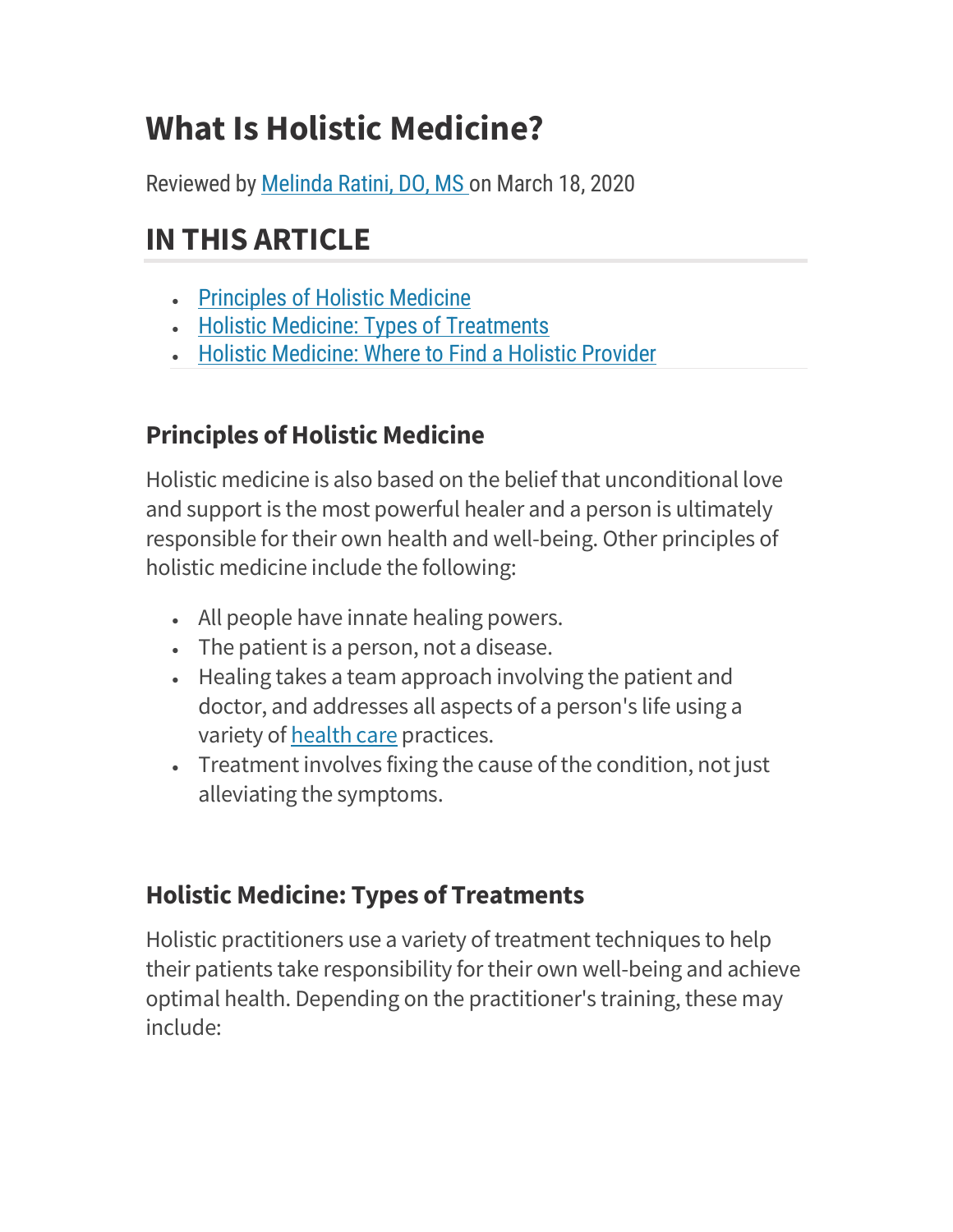- Patient education on lifestyle changes and self-care to promote wellness. This may include diet, exercise, psychotherapy, relationship and spiritual counseling, and more
- Complementary and alternative therapies such as acupuncture, chiropractic care, homeopathy, massage therapy, naturopathy, and others
- Western medications and surgical procedures

#### Holistic Medicine: Where to Find a Holistic Provider

Holistic providers may include medical doctors, doctors of osteopathy, naturopathic doctors, chiropractors, and homeopathic doctors. To find a holistic practitioner in your area, visit the American Holistic Medical Association web site. There you can use an online provider search to find a practitioner near you.

Here are some tips to keep in mind when choosing a holistic provider:

Don't go to just anyone. As with all professionals, there are those who are good at their jobs and those who are not as good. Before choosing a holistic medicine doctor, get a recommendation from someone you trust, or contact a credible health organization and ask for a recommendation.

Do your homework. When selecting a holistic doctor, find out as much as you can about that person's training, experience, specialty, and association with professional organizations and hospital affiliations. Are they board certified in holistic medicine by a credible medical board? Also, consider the doctor's treatment philosophy. Is it similar to your own views?

#### Continued

How do you feel? Consider how comfortable you are with the provider. Do they make you feel at ease? Is the provider respectful of your concerns and beliefs? Remember, holistic medicine takes a team